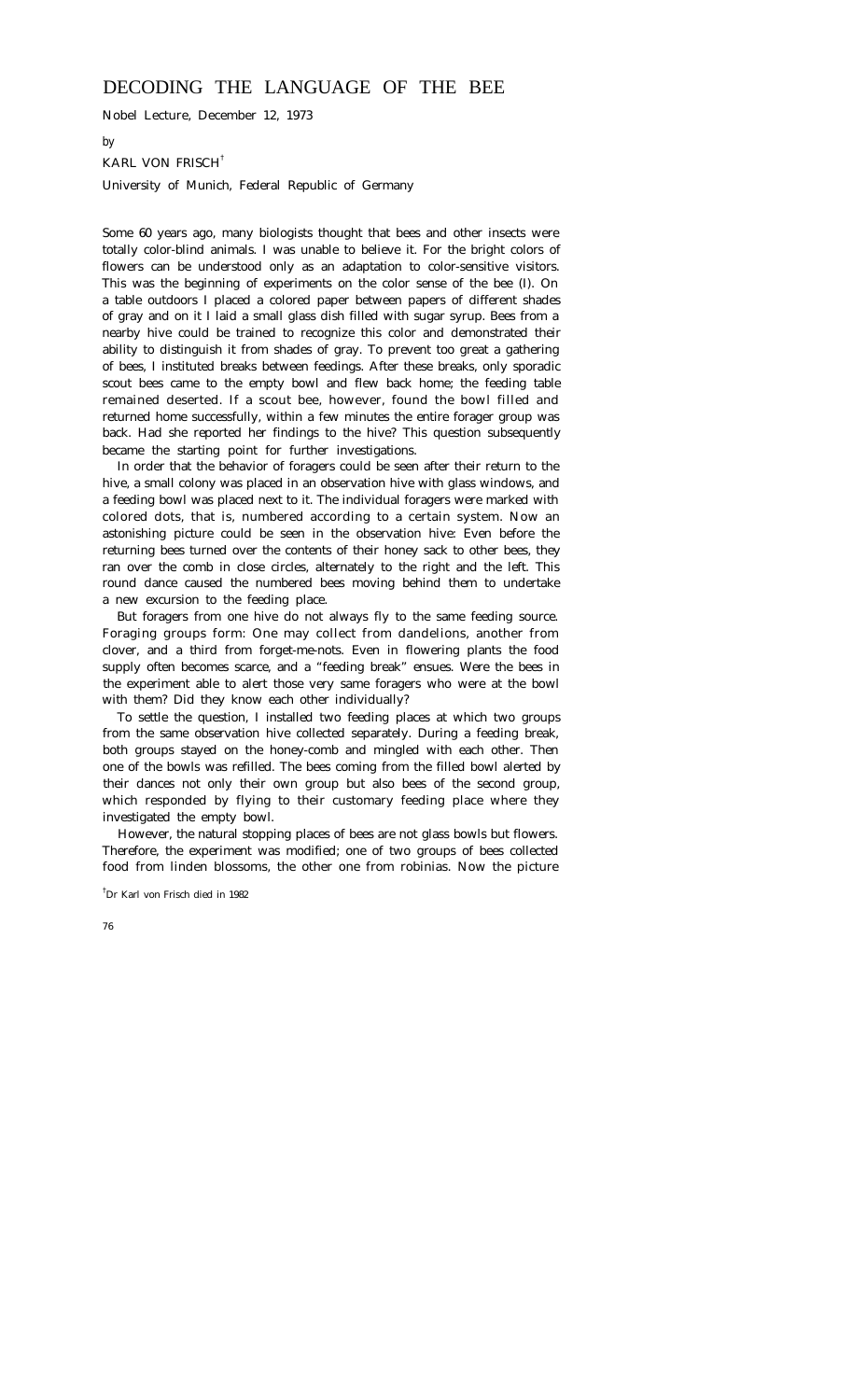changed. After the feeding break, the bees returning from the linden blossoms caused only the linden bees to fly out again; the robinia collectors paid no attention to their dances. On the other hand, when bees returned successfully from robinia blossoms, the linden bees showed no interest in their dances, while members of the robinia group immediately ran to a dancer in their vicinity, following along behind her and then flying out. Some clever bees also learned to use both sources of food, depending on the occasion. They would then send out the linden gatherers after returning from the linden source, and the robinia gatherers after visiting the robinias. Thus, the bees did not know each other individually. It appeared that the fragrance of the specific blossom attached to their bodies was decisive. This was confirmed when essential oils or synthetic scents at the feeding place produced the same effect.

When feeding was continuous, new recruits showed up at the food source next to the old foragers. They, too, were alerted by the dance. But how did they find their goal?

Peppermint oil was added to the feeding place next to the hive. In addition, bowls with sugar syrup were put on small cardboard sheets at various places in the nearby meadow; some of the sheets were scented with peppermint oil and the others with other essential oils. The result was unequivocal: A few minutes after the start of feeding, recruits from the observation hive appeared not only at the feeding place next to the foraging bees but also at the other peppermint bowls posted at some distance in the meadow. The other scented bowls, however, remained undisturbed. The smell of lavender, fennel, thyme oil, and so forth had no attraction. When the scent at the feeding place was replaced by a different one, the goal of the swarming recruits changed accordingly. They let themselves be guided by the scent on the dancers.

Scent is a very simple but effective means of communication. It attains full significance, however, only in combination with another condition. If the sugar syrup becomes scarce or is offered in weaker concentrations, after a certain point the dancing becomes slower and finally stops even though the collecting may continue. On the other hand, the sweeter the sugar syrup, the more lively and lengthier the various dances. The effect of advertising is thereby enhanced, and it is increased further by the scent gland in the forager's abdomen which is activated upon arrival at a good source of supply. Thus it signals "Come hither!" to recruits searching in the vicinity. Many female insects have scent glands to attract the male. In worker bees, which are mere workhorses devoid of any sexual interest, the scent organ is put to the service of the community.

Let us now imagine a meadow in the spring. Various types of plants blossom simultaneously, producing nectar of differing concentrations. The richer and sweeter its flow, the livelier the dance of the bees that discover and visit one type of flower. The flowers with the best nectar transmit a specific fragrance which ensures that they are most sought after. Thus, in this simple fashion, traffic is regulated according to the law of supply and demand not only to benefit the bees but also to promote pollination and seed yield of plant varieties rich in nectar. A new and hitherto unknown side of the biological significance of flower fragrance is thus revealed. Its great diversity and strict species specificity communicate a truly charming scent language.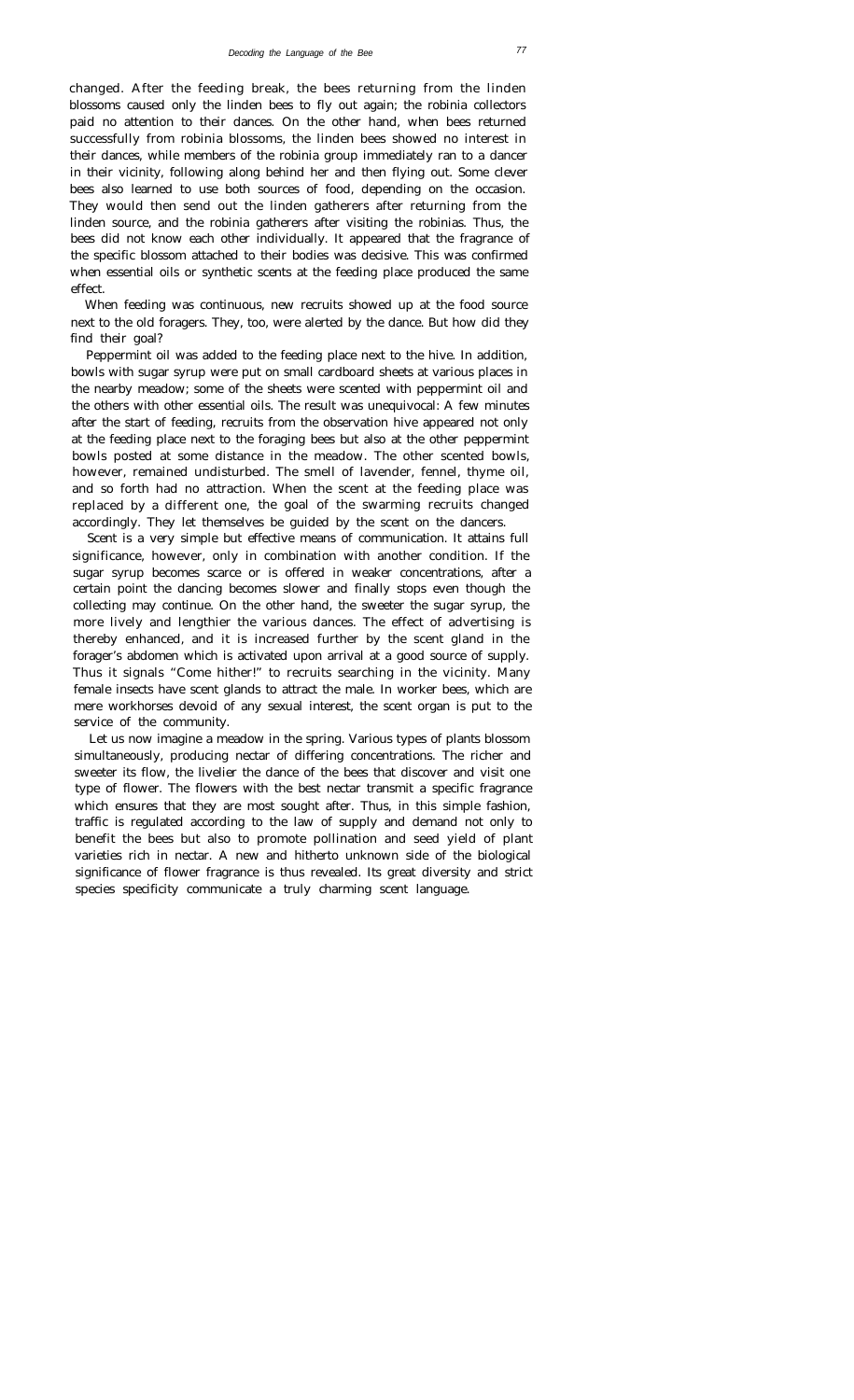This was how things stood in 1923 (2), and I believed I knew the language of the bees. On resuming the experiments 20 years later, I noticed that the most beautiful aspect had escaped me. Then, for the first time, I installed the feeding place several hundred meters away instead of next to the hive, and saw to my astonishment that the recruits immediately started foraging at that great distance while paying hardly any attention to bowls near the hive. The opposite occurred when the foragers located the sugar syrup, as before, near the hive. Could they possess a signal for distance?

Two foraging groups were formed from one observation hive. One feeding place was located 12 m from the hive, the other at a distance of 300 m. On opening the observation hive, I was astonished to see that all foragers from nearby performed round dances, while long-distance foragers did tail-wagging dances (Fig. 1). Moving the nearby feeding place step by step to greater distances resulted in the round dances changing to tail-wagging dances at a distance of about 50 m. The second feeding place was brought back step by step, past the first feeding place close to the hive. At the same critical distance of about 50 m, the tail-wagging dances became round dances (3,4). I had been aware of the tail-wagging dance for a long time, but considered it to be typical of pollen collectors. My mistake was due to the fact that, at that time, bees with pollen baskets always arrived from a greater distance than my sugar syrup collectors.



a. Round dance b. Tail-wagging dance

Fig. 1. Running curve of the bee (a) during round dance and (b) during tail-wagging dance. Bees that follow the dancer take in information.

Thus it became evident, and subsequent experiments confirmed (5), that the round dance is a signal that symbolically invites the hive members to search the immediate vicinity of the hive. The tail-wagging dance sends them to greater distances, not infrequently several kilometers. The signal "closer than 50 m" or "farther than 50 m" alone would not be of much help. In fact, however, the pace of the tail-wagging dance changes in a regular manner with increasing distance: its rhythm decreases. According to the present state of our knowledge, information on flight distance is given by the length of time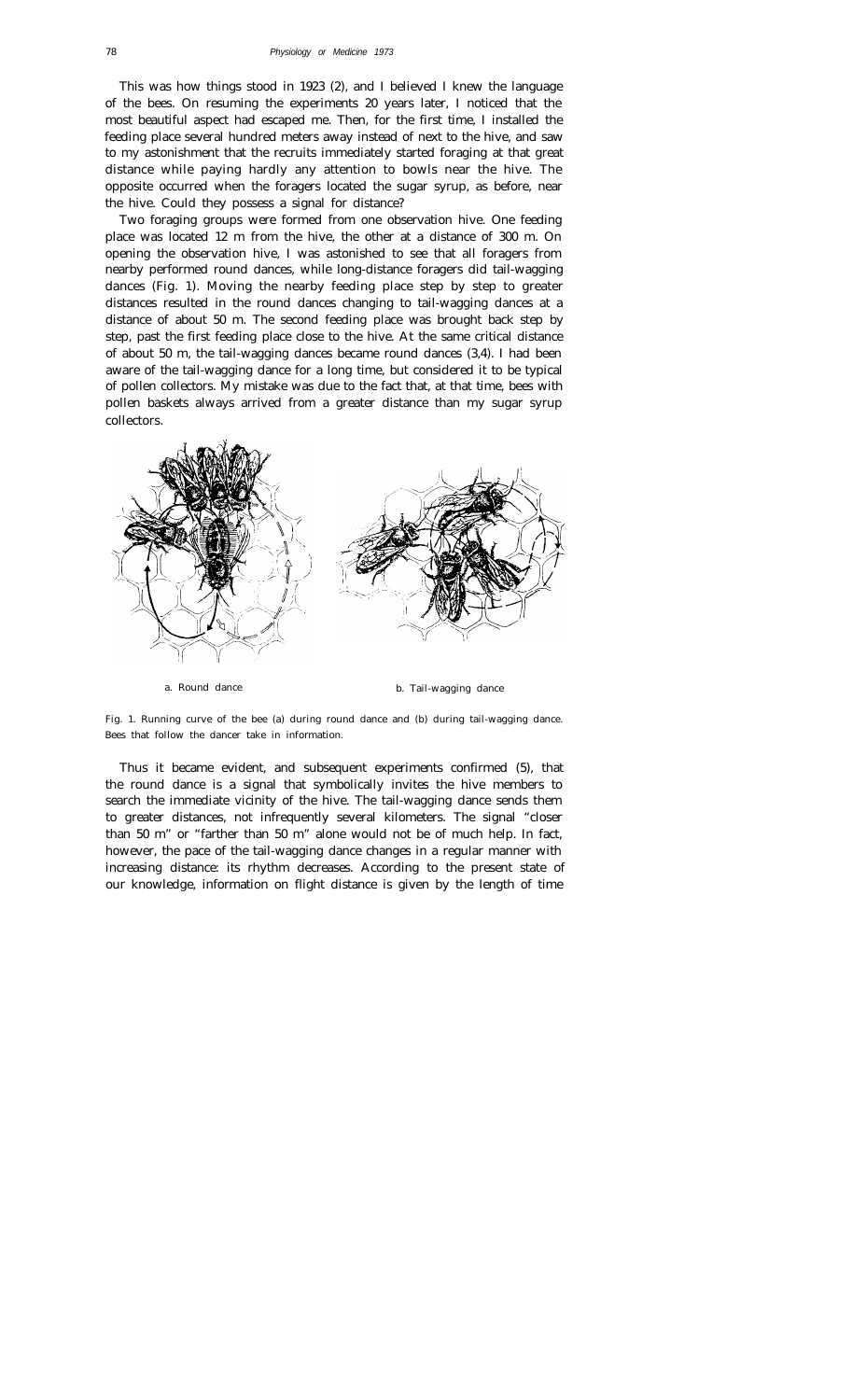required to go through the straight part of the figure - eight dance in each repeat. This straight stretch is sharply marked by tail-wagging dance movements and simultaneously toned (in the true meaning of the word) by a buzzing sound (6, 7). Longer distances are expressed symbolically by longer tailwagging times. For distances of 200 to 4500 m, they increase from about 0.5 second to about 4 seconds (6, 8) (Fig. 2).



Fig. 2. Duration of the tail-wagging run for feeding places at various distances; based on film data.

The tail-wagging dance not only indicates distance but also gives the direction to the goal. In the observation hive, the bees that come from the same feeding place make their tail-wagging runs in the same direction, whereas these runs are oriented differently for bees coming from other directions. However, the direction of the tail-wagging runs of bees coming from one feeding place does not remain constant. As the day advances the direction changes by the same angle as that traversed by the sun in the meantime, but in the opposite rotation. Thus, the recruiting dancer shows the other bees the direction to the goal in relation to the position of the sun (5, 6). Those hours at the observation hive when the bees revealed this secret to me remain unforgettable. The fascinating thing is that the angle between the position of the sun and the dancer's path to the goal is expressed by the dancer in the darkness of the hive, on the vertical surface of the comb, as an angular deflection from the vertical. The bee thus transposes the angle to a different area of sense perception. Figure 3 shows the key to the transposition. If the



Fig. 3. Indication of direction by tail-wagging dance. (Left), the goal is in the direction of the sun; (right), the goal is  $40^{\circ}$  to the left of the sun's position. Dance figures, enlarged, are on the bottom left of the pictures.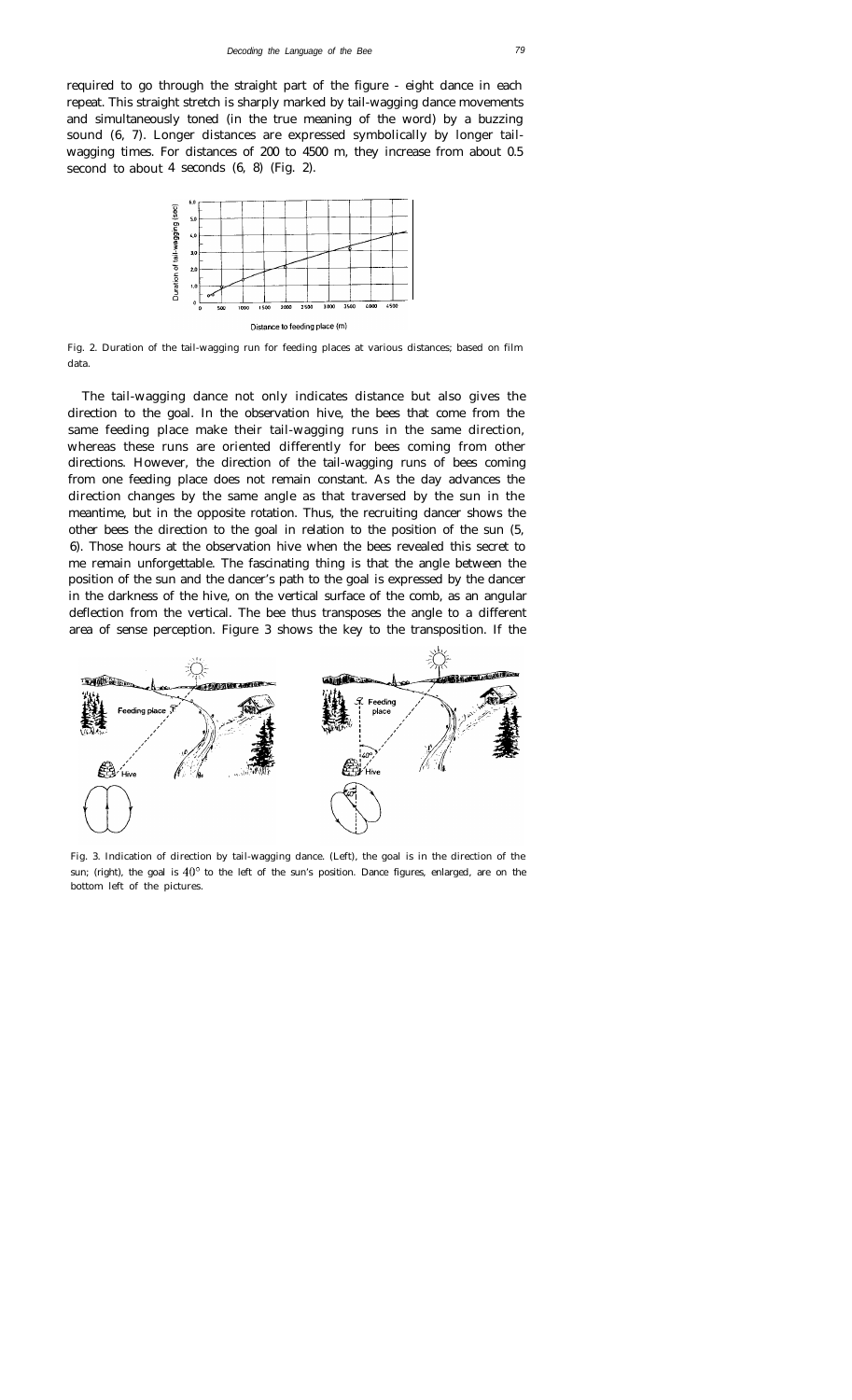goal lies in the direction of the sun, the tail-wagging dance points upward. If the goal is located  $40^{\circ}$  to the left of the sun's position, the dancer shifts the straight run  $40^{\circ}$  to the left of the vertical, and so forth  $(5,6)$ . On the comb, members of the hive move after the dancer and maintain close contact with her, especially during the tail-wagging runs, and take in the information offered. Can they follow it and with what accuracy?

The indication of direction was tested by us using the following method (9). At a certain distance from the hive, a feeding place was installed at which numbered bees were fed on an unscented platform with a sugar solution so dilute that they did not dance in the hive and therefore did not alert forager recruits. Only at the start of the experiment did they receive concentrated sugar solutions slightly scented with (for example) lavender oil. At 50 m closer to the hive, plates baited with the same scent but without food were placed in a fan-shaped arrangement. The number of forager recruits arriving at the plates was an indication of the intensity with which they searched in various directions. Figure 4 shows, as an example, the result of an experiment in which the feeding place was located 600 m from the hive.



Fig. 4. Fan experiment. The feeding place (I;) is 600 m from the observation hive. Scented plates without food are arranged in fan shape 550m from the hive. The numbers indicate the number of forager recruits arriving during the first 50 minutes of the experiment; *Sch,* shed.

Since such fan experiments proved that indication ofdirection was successful, we made a step-by-step test of distance-indicating procedures. Here, all scented plates were located in the same direction as the feeding place, from the hive area to a distance well beyond the feeding place. Figure 5 gives an example of an experiment in which the feeding place was located 2 kilometers from the hive. Incoming flights of forager recruits to the feeding site itself were of course not evaluated because here an additional attractant was created by the food and the visiting bees (6).

To sum up, this and preceding experiments taught us that the information on the direction and distance of the goal was adhered to with astonishing accuracy - and not only in gathering nectar and pollen. The same dances are observed on a swarm. Here the scout bees indicate to the waiting bees the location of the domicile they have discovered. Of greatest interest here is that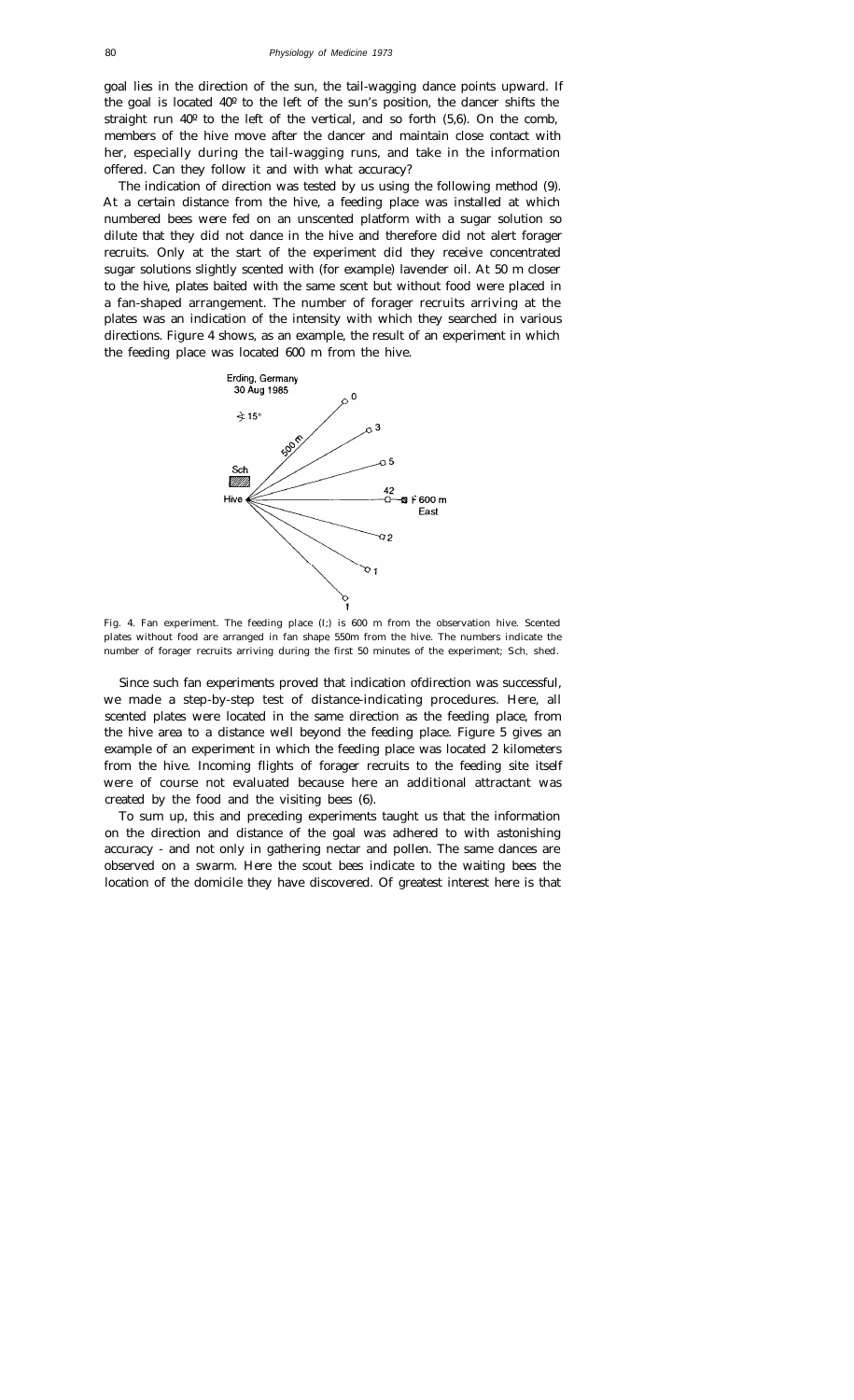the intensity of the promotional message depends on the quality of the domicile discovered, that the various groups of scouting bees compete with each other, and that therefore the decision is finally made in favor of the best domicile (10).



Fig. 5. Step-by-step experiment. The feeding place (F) is 2000 m from the observation hive. The numbers indicate the number of forager recruits that settled on the scented plates (without food) during the 3-hour observation period.

While not doubting that direction and distance of the goal can be discerned from the tail-wagging dances, a group of American biologists led by A. M. Wenner does not agree that the forager recruits make us of this information. According to them, these bees find the goal by using their olfactory sense only (II). This view is incompatible with many of our results (6, 12). It is refuted by the following experiment, to cite only one.

Numbered bees from an observation hive collected at a feeding place 230 m from the hive. The hive was turned on its side so that the comb surface was horizontal; the sky was screened. Under these conditions, the dancers could orient themselves neither by gravity nor by the sky, and danced confusedly in all directions. Plates with the same scent as that at the feeding place were located at various distances in the direction of the feeding place and in three other directions. They were visited in all directions and in great numbers by forager recruits (Fig. 6), with no preferences being given to the direction of the feeding place. The observation hive was now turned back 90º to its normal position so that the dancers could indicate the direction of the goal on the vertical comb surface. Within a few minutes, the stream of newly alerted bees flew out in the direction of the feeding place; the scented plates in this direction were increasingly frequented, and in a short time no forager recruits at all appeared at the scented plates in the three other directions (Fig. 7). No change had occurred at the sources of scent in the open field or in the other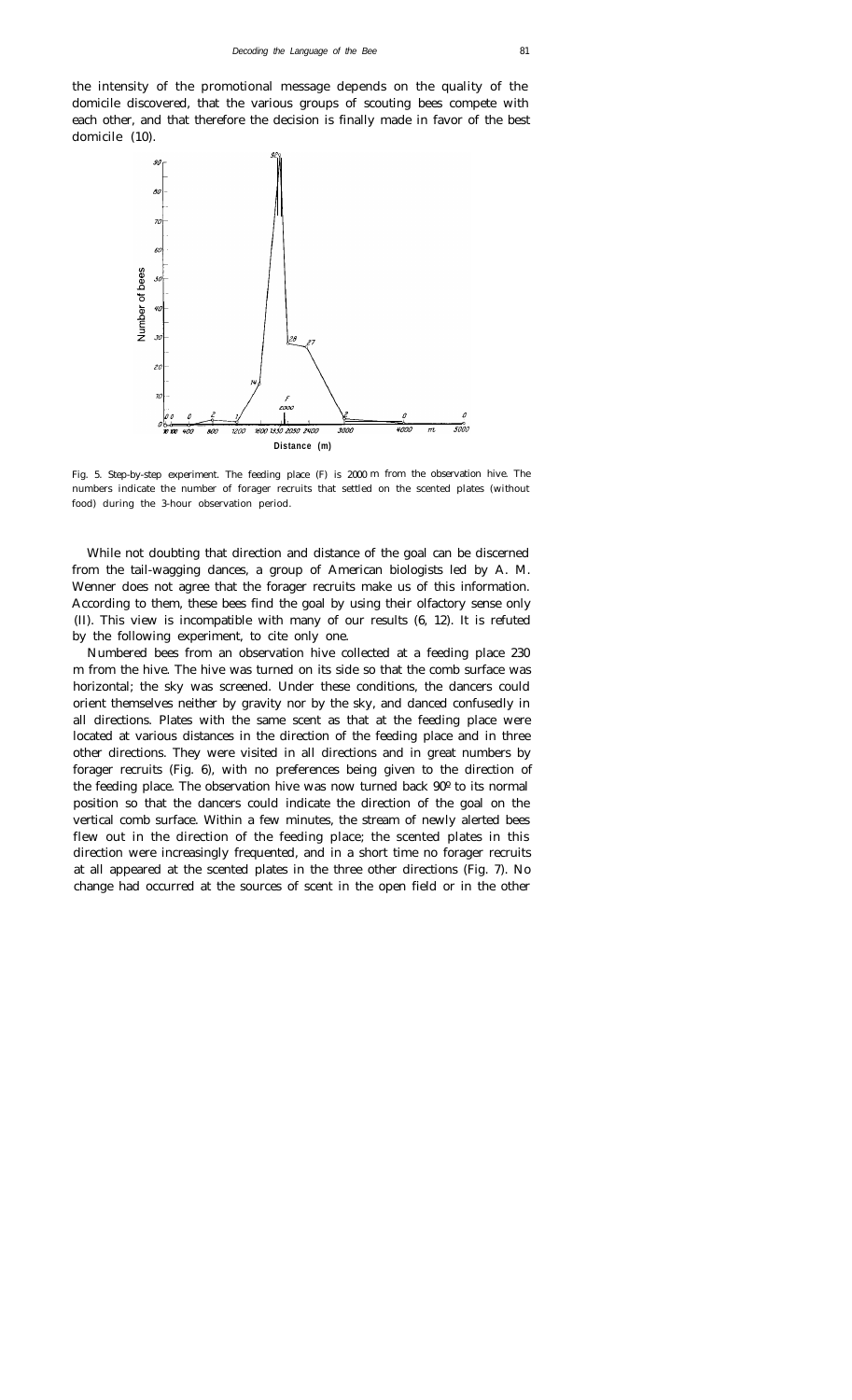external conditions. The change in the behavior of the forager recruits could be attributed only to the directional dances.



Fig. 6. Effect of placing observation hive horizontally. The dances are disoriented. Scented plates with the scent of the feeding place are visited by great numbers of forager recruits (small dots) in all few directions: F, feeding place.



Fig. 7. Hive placed vertically after experiment in Fig. 6. The dances now indicate the direction of the feeding place. Within 10 minutes the stream of forager recruits turns in this direction. Flights no longer arrive in the three other directions.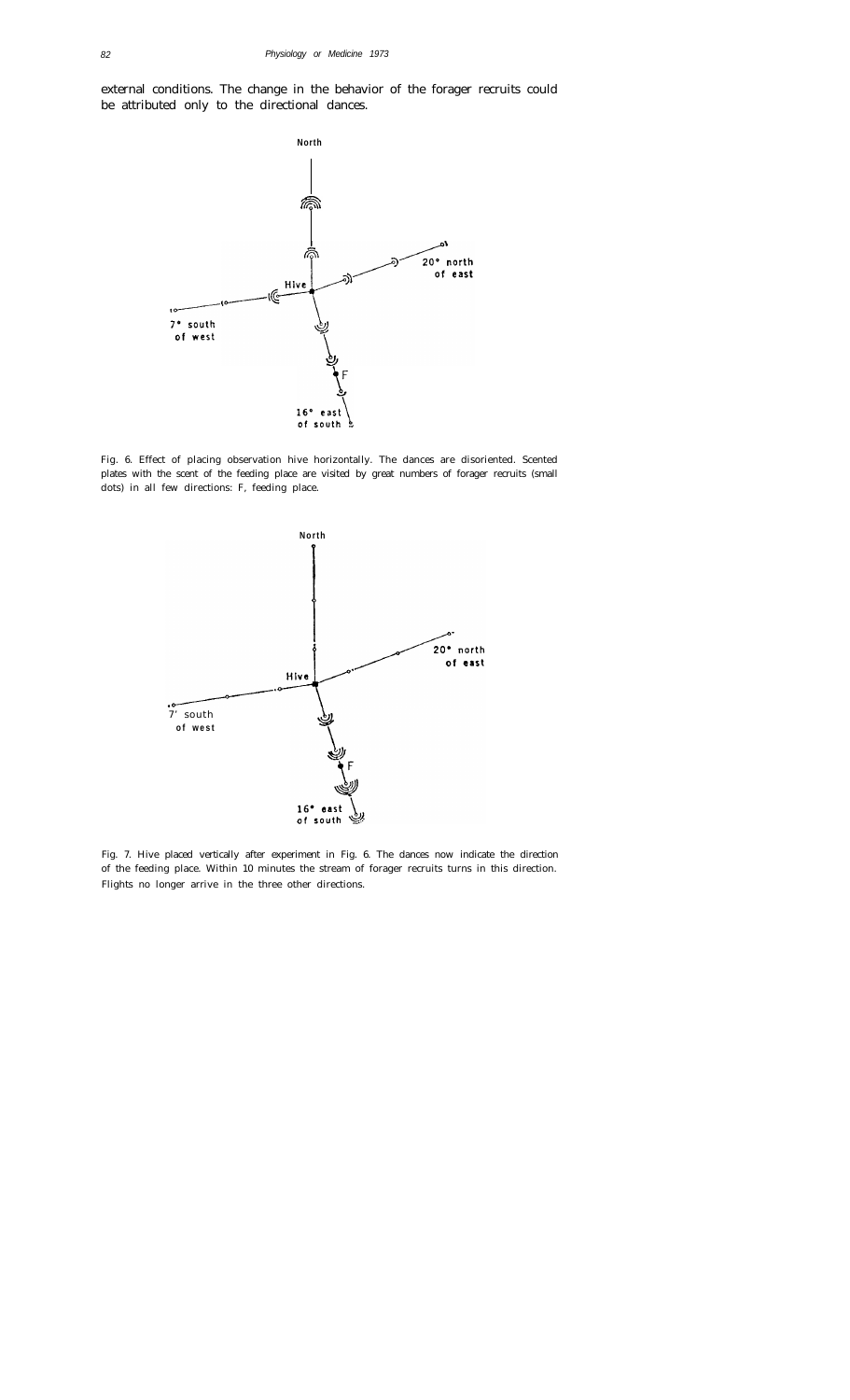It is conceivable that some people will not believe such a thing. Personally, I also harbored doubts in the beginning and desired to find out whether the intelligent bees of my observation hive had not perhaps manifested a special behavior. I opened an ordinary hive, lifted up one of the combs and watched the expected dances. Curious as to what would happen, I turned the comb in such a way that the dancing area became horizontal. Gravity as a means of orientation was thus eliminated. However, without any signs of perplexity, the bees continued to dance and by the direction of their tail-wagging runs pointed directly to the feeding place, just as we show the way by raising an arm. When the comb was turned like a record on a turntable, they continued to adjust themselves to their new direction, like the needle of a compass (13).

This behavior can be studied at leisure at a horizontal observation hive. It is basically very easy if we recall that the direction of the tail-wagging run relates to the **sun's** position. During the tail-wagging run on the comb, the bee has only to set itself at the same angle to the sun as it maintained during its flight to the feeding place (Fig. 8). Afterward, when the recruits set their line of flight at the same angle to the sun, they are flying in the direction of the goal.



Fig. 8. The principle of direction indication during the dance on a horizontal plane. The bee (right) during the tail-wagging run positions itself in such a way that it views the sun from the same angle as earlier during its flight to the feeding place (left).

This type of discretional indication is nothing unusual. Incoming foragers not infrequently begin to dance facing the sun on the horizontal alighting board of the hive if they are met here by nonworking comrades. The transmission ofinformation through horizontal dancing is easier to understand than that when the angle is transposed to the vertical comb surface. We also seem to have here the original, phylogenetically older type of directional indication. In India there still exist several strains of the species *Apis.* M y student and co-worker, Martin Lindauer, went there to use them for "comparative language studies." The small honeybee, *Apis florea,* is on a more primitive level than our honeybee and other Indian strains. The colony builds a single comb out in the open on a branch; the comb has a horizontally extended top edge that serves exclusively as a dancing floor. When these bees are forced onto the vertical comb surface of the side, they cannot render the sun's angle by dancing and their tail-wagging dances become disoriented *(14).*

Let us now return to our own bees and the observation of dances on a horizontal hive. There can be no doubt that the sun's position is decisive for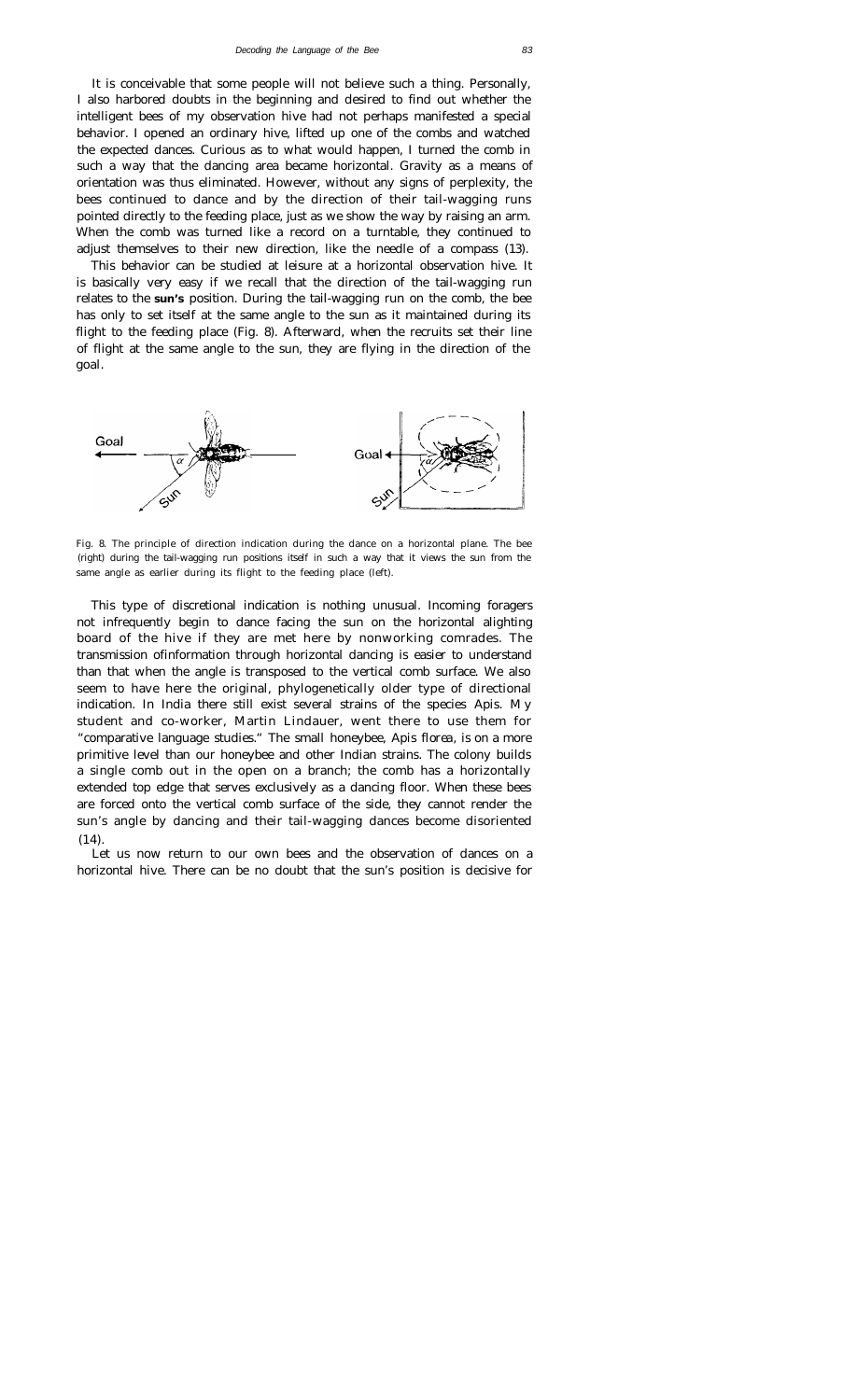the direction of their dancing. The sun may be replaced by a lamp in a dark tent. By changing its position, the bees are made to dance in any desired direction. But there was one big puzzle. To prevent excessive heating during most of the experiments, a protective roof was installed over the observation hive. The dancers were unable to see the sun. Nevertheless their dance was usually correct. Orientation by heat rays, by penetrating radiation, as well as other explanations seemed possible and had to be discarded - until I noticed that a view of the blue sky is the same as a view of the sun. When clouds passed over the section of the sky visible to the bees, disoriented dances immediately resulted. Therefore they must have been able to read the sun's position from the blue sky. The direction of vibration of polarized blue light differs in relation to the sun's position across the entire vault of the sky. Thus, to one that is able to perceive the direction of vibration, even a spot of blue sky can disclose the sun's position by its polarization pattern. Are bees endowed with this capacity?

The following test furnished an answer. The observation hive was set horizontally in a dark tent from which the dancers had a lateral view of a small area of blue sky. They danced correctly toward the west where their feeding place was located 200 m away. When a round, rotatable polarizing foil was placed over the comb in a way as not to change the direction of the vibration of the polarized light from that part of the sky, they continued to dance correctly. If, however, I turned the foil right or left, the direction of the bees' dance changed to the right or the left by corresponding angle values.

Thus, bees are able to perceive polarized light. The sky, which to our eyes is a uniform blue, is distinctly patterned to them *(*13*,* 15). They use this extensively and, in their orientation, guide themselves not only by the sun's position but also by the resulting polarization patterns of the blue sky. They also continue to recognize the sun's position after it has set or when it is obscured by a mountain. Once again the bees appear to us miraculous. But it is now clear that ants and other insects, crayfish, spiders, and even octopuses perceive polarized light and use it for orientation, and that among all these animals the human being is the unendowed one, together with many other vertebrates. In one respect, however, bees remain singular: Only they use polarized light not only for their own orientation but also to communicate to their colonies the direction to a distant goal (6).

Thus the language of the bee, which was initially brought to our attention by the physiology of sense perception, has now led us back to it. It also had already led to general questions of orientation in time and space. When bees use the sun as a compass during their own flights as well as to inform their comrades, one difficulty arises: With the advancing hour of the day, the sun's position changes, and one would imagine that it can serve as a geographic marker for a short time only.

I had long contemplated an experiment whose execution was postponed from one year to the next by the feeling that it would not amount to much. However, in the early morning of a fall day in 1949, we sealed the entrance of our observation hive standing in Brunnwinkl on the shore of the Wolfgangsee, transported it across the lake, and placed it 5 km away in a completely different area unknown to the bees (15). Numbered bees from this colony had visited a feeding place 200 m to the west on previous days (Fig. 9). From the familiar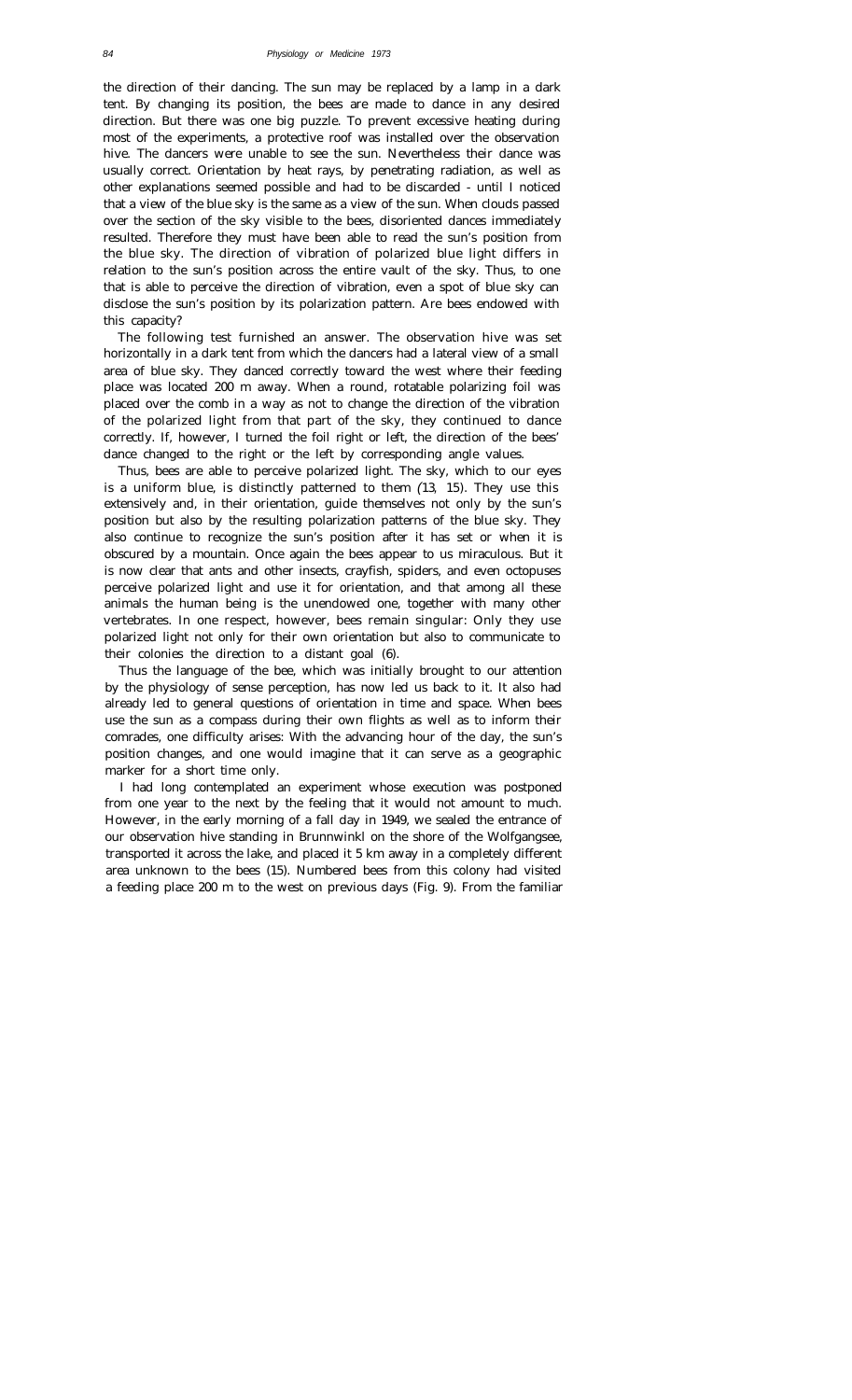

Fig. 9. Observation hive in Brunnwinkl on the Wolfgangsee and line of flight of a group of numbered bees to feeding place 200 m west.



Fig. 10. The hive in Fig. 9 transported to a scene unfamiliar to the bees. Small feeding platforms with the familiar scent were placed 200 m from the hive in each of the four directions. The numbers indicate the numbers of arriving bees in the experimental group.

lakeshore and steep wooded hills they now found themselves in flat meadows; none of the known landmarks could be seen. Four feeding bowls with the same scent as at the former feeding place were placed 200 m from the hive toward the west, east, north, and south, and the entrance was then opened. Of the 29 marked bees that had visited in the west during the previous afternoon in Brunnwinkl, 27 found the bowls within 3 hours: 5 in the south, 1 each in the east and north, but 20 in the west (Fig. 10). Each was captured on arrival and was thus unable to send others out by dancing in the hive. Only the sun could have guided those who arrived. It, however, was southeast of the hive, while on the preceding day during the last foraging flights it had been close to the western horizon. Bees possess excellent timing, an inner clock, so to speak. During earlier experiments, by feeding at certain hours only they trained themselves to arrive promptly at the table at that time - even if the table was not set. The above trial, repeated in many modifications (6, 15, 16*),* has now taught us that they are also familiar with the sun's daily movement and can,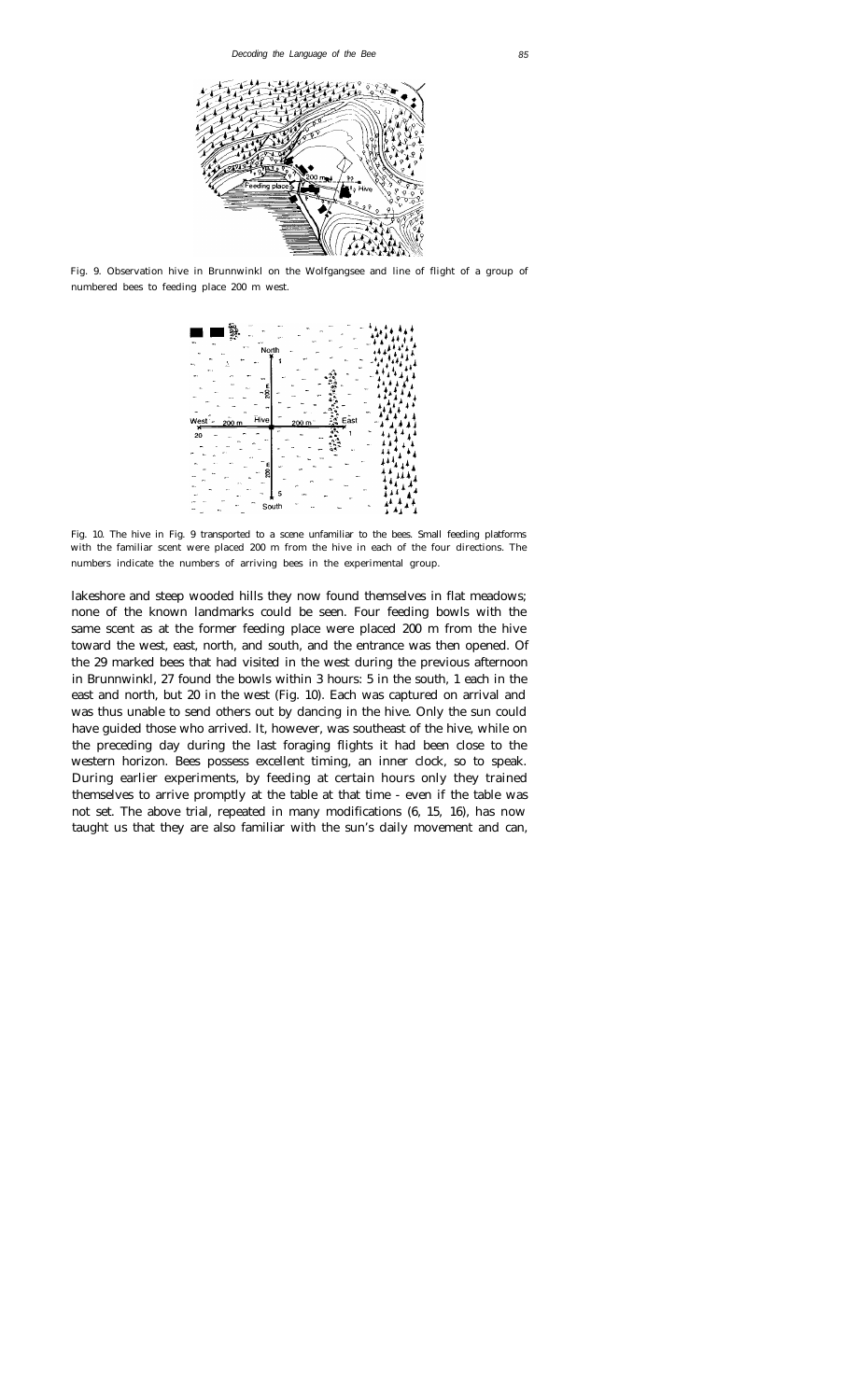by calculating the hour of the day, use this star as a true compass. The same discovery was simultaneously and independently made by Gustav Kramer using birds (6).

During the past few years, an old and persistent question has opened a new field of work for bee researchers. In discussing the direction indication, I initially kept something from you. The dancers did not always point correctly to the food sources. At certain hours they were markedly off to the left or the right. However, no inaccuracies or accidental deviation were involved; the errors were consistent and, when recorded under the same conditions, time and again gave the same curves for a typical daily routine. Thus they could correct, for example, for a different spatial position of the comb. Errors arose only with transposition of the dancing angle; in horizontal dances there is no "incorrect indication of direction." Observations over many years, made jointly with my co-worker Lindauer, finally led us to a conclusion which seemed acceptable (6). However, it was disproved by Lindauer, who persisted in his experiments together with his student H. Martin. They recognized the magnetic field of the earth as a cause for incorrect indication of direction. If this is artificially screened out, the error disappears; and by artificially altering the course of the lines of flux, the incorrect indication of direction was changed correspondingly (17). The idea that the magnetic field might play a role in the puzzling orientation performance of animals was rejected for a long time. During the past years it has been confirmed by new observations, especially in birds and insects (18). Nothing so far points to the possibility that bees, in their purposeful flights cross-country, are making use of the earth's magnetic field. Unexpectedly, however, it proved equally significant biologically but in a different way. When a swarm of bees builds its combs in a hive furnished to them by the beekeeper, their position in space is prescribed by the small suspended wooden frames. In the natural habitat of the bee, perhaps in the hollow of a tree, there are no wooden frames present. Nevertheless, thousands of bees labor together and in the course of one night achieve an orderly structure of parallel combs; the individual animal works here and there without getting instructions from a superintendent. They orient themselves by the earth's magnetic field and uniformly have in mind the comb position which they knew from the parent colony (20).

However, these are problems whose solution is fully underway, and we may expect quite a few surprises. By this I do not mean that problems such as the perception of polarized light have been conclusively solved. On the contrary: A question answered usually raises new problems, and it would be presumptuous to assume that an end is ever achieved.

It was not possible to present more than just a sketchy illustration in this lecture and to point out a few important steps in the development of our knowledge. To corroborate and extend them requires more time and work than the outsider can imagine. The effort of one individual is not sufficient for this. Helpers presented themselves, and I must express my appreciation to them at this time. If one is fortunate in finding capable students of whom many become permanent co-workers and friends, this is one of the most beautiful fruits of scientific work.